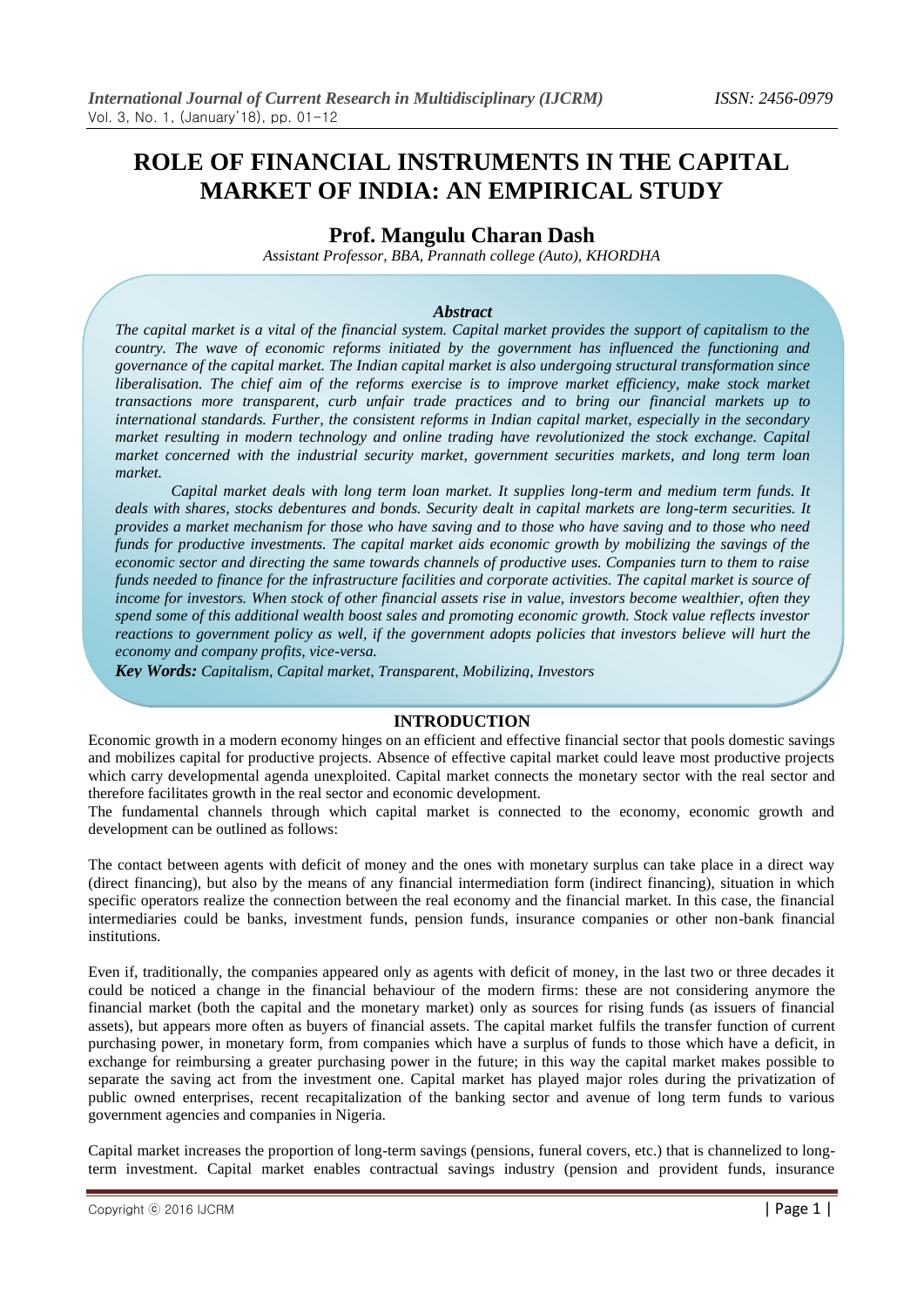companies, medical aid schemes, collective investment schemes, etc.) to mobilize long-term savings from small individual household and channel them into long-term investments. It fulfills the transfer function of current purchasing power, in monetary form, from surplus sectors to deficit sectors, in exchange for reimbursing a greater purchasing power in future. In this way, capital market enables corporations to raise capital/funds to finance their investment in real assets.

The implication will be an increase in productivity within the economy leading to more employment, increase in aggregate consumption and hence growth and development. It also helps in diffusing stresses on the banking system by matching long-term investments with long-term capital. It encourages broader ownership of productive assets by small savers. It enables them to benefit from economic growth and wealth distribution, and provides avenues for investment opportunities that encourage a thrift culture critical in increasing domestic savings and investment ratios that are essential for rapid industrialization.

In addition, the capital market mechanism allows not only an efficient allocation of the financial resources available at a certain moment in an economy – from the market's point of view – but also permits to allot funds according the return and the risk – from the investor's point of view – offering a large variety of financial instruments with different profitableness-risk characteristics, suitable for saving or risk covering. Nowadays, the protection against financial risks becomes a necessity, imposed by the transformations in the global economy, by the accented instability and the financial crisis that affects without discrimination both developed and emerging stock markets.

Covering the risk, that could be realized by the help of different operations, market orders or derivatives, defines the function of insurance against risks, specific function of the capital markets. The capital market allows risk dispersion between investors (of the diversifiable risk), exactly in the same measure in which each of them is willing to assume it, too.

From the issuers' point of view, the money which is necessary for the development or the unfolding of their activity can be mobilized by the help of the capital market at accessible costs, theoretically speaking smaller than those possibly obtained by the help of the banks or by other financial intermediaries.

# **OBJECTIVES OF THE STUDY**

- To analyse the different financial instruments issued by international and national financial institutions.
- To evaluate the applicability of financial instruments issued by Indian financial institutions.
- To examine the comparative evaluation between financial instruments issued by Indian corporate sectors.

# **CONCEPT OF CAPITAL MARKET**

The capital market is a market for financial investments that are direct or indirect claims to capital. The capital market comprise the complex of institutions and mechanism through which intermediate term funds and long term funds are pooled and made available to business, government and individuals.

The capital market also encompasses the process by which securities already outstanding are transferred. It is place where the suppliers and users of capital meet to share one another's views and where a balance is sought to be achieved among diverse market participants. The securities decouple individual's acts of saving and investment over time, space and entities and thus allow savings to occur without concomitant investment. The market facilitates mobilization of savings of individuals and pools them into reservoir of capital which can be used for the economic development of a country. An efficient capital market is essential for raising capital by the corporate sector of the economy and for the protection of investors" interest in corporate securities. Unless the interests of investors are protected, rising of capital by corporate is not possible. An efficient capital market can provide a mechanism for raising capital and also by protecting investors in corporate securities. The capital market has two interdependent and inseparable segments- the primary market and the secondary market.

# **1. PRIMARY MARKET**

The primary market provides the channel for sale of new securities. The issuer of securities sells the securities in the primary market to raise funds for investment. These funds are required for new projects as well as for existing projects with a view to expansion, modernization, diversification and up-gradation. The issue of securities by companies can take place in any of the following methods:-

- Initial public offer- securities issued for first time to public.
- Further issue of capital.
- Right issue to the existing shareholder.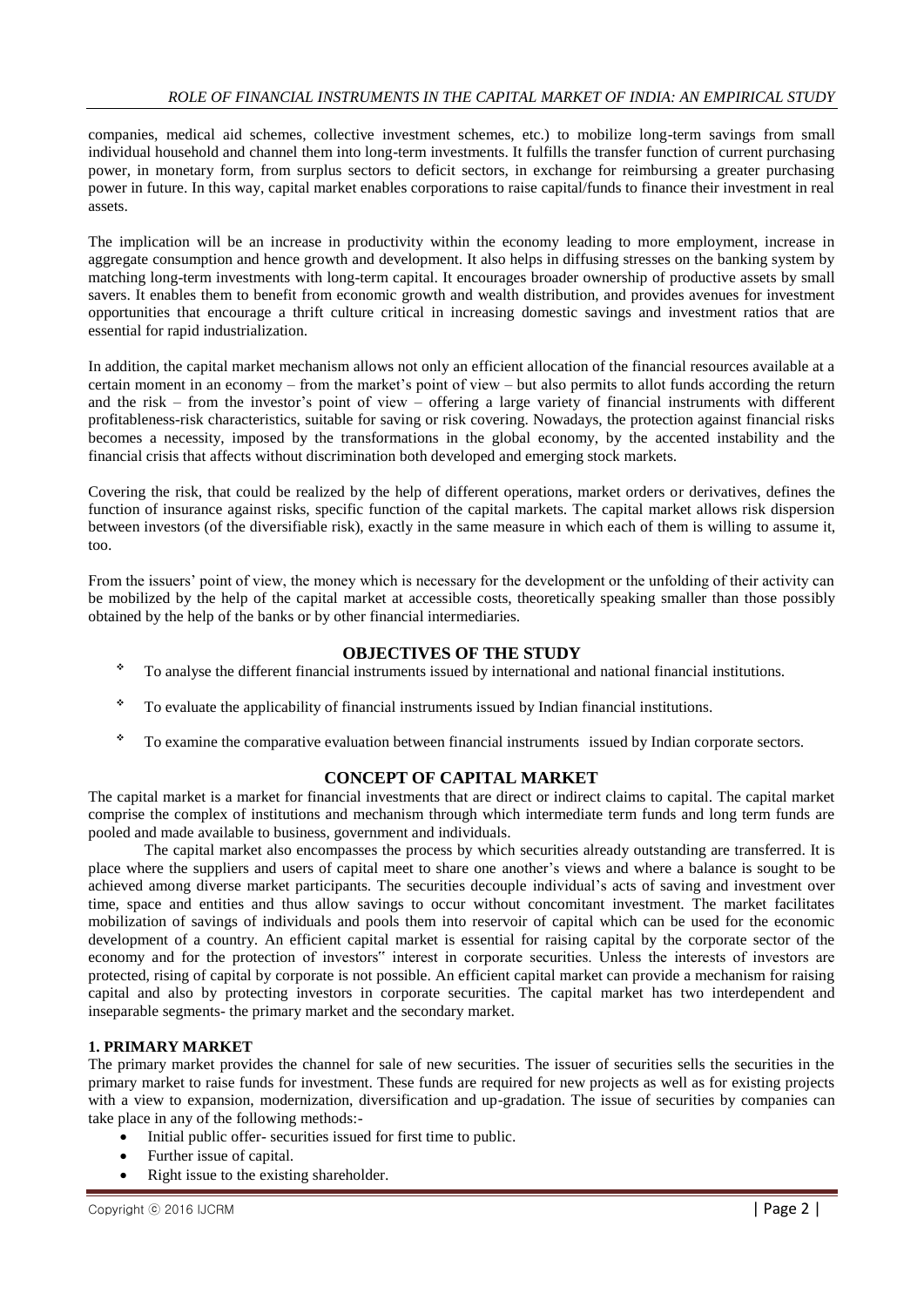- Offer of securities under reservation/firm allotment basis to;
- Foreign partners and collaborators
- Mutual funds
- Merchant bankers
- Non-resident Indians
- Employees
- Bonus issue

## **2. SECONDARY MARKET**

The secondary market refers to a market where securities are traded after being initially offered to the public in the primary market and listed on the stock exchange. Majority of the trading is done in the secondary market to adjust their holdings in response to changes in their assessment of risk and return. It is further divided into two parts namely, the over the counter (OTC) and the exchange-traded market. OTC markets are essentially informal markets where trades are negotiated. Most of the trades in Gov. are in the OTC market. The exchanges do not provide facility for spot trades. Trades executed on the leading exchange are cleared and settled by a clearing corporation which provides settlement guarantee.

## **SEBI**

The Securities and Exchange board of India is the regulator for the securities market in India. It was established in the year 1988 and given statutory powers on 30/01/1992.

SEBI has to be responsive to the needs of 3 groups, which constitute the market:-

- The issuers of securities- investors
- The market intermediaries.

For the discharge of its functions efficiently, SEBI has been vested with the following powers:-

- To approve by-laws of securities exchanges
- Inspect the books of accounts and call for periodical returns from recognized securities exchanges.
- Inspect the books of accounts of financial intermediaries.
- To compel certain companies to list their shares in one or more securities exchanges.

- Registration broke

# **ROLE OF FINANCIAL INSTRUMENTS IN INDIAN CAPITAL MARKET**

A well-furnished financial system helps in trading the financial instruments easily. The various features of financial instruments that give boost to capital market are

## **Grows savings**:

Investment relationship To attain the economic development of a country, a country must have efficient capital market. The financial instruments are purchased by the savers and in return they provide finance to the capital marketers. In this process, the savings are used as investments and the normal savers are known as investors. The instruments help in channelizing the finance to users from the savers.

## **Transferability of capital the people in India are not much aware of capital market**:

The normal small investors are risk averse natured. The financial instruments have different features. So, people can invest their money as per their suitability by purchasing particular financial instruments.

# **Evidence of ownership**:

When any investment is done in the way of financial instruments, a proof of evidence is given to them which improve the trust and belief of investors in capital market. When investors feel that their money is safe and they will get a good amount of return on their investments, they will be attracted to invest in capital markets. As a result the capital market grows to a large extent by collecting funds from the people of the country.

## **Financial instruments specify payment will be made at a future date**

Every financial instrument that is issued in a capital market segment has a maturity date. That means the investors can get back their money on a future date when their investment will get matured.

## **Financial instrument acts as a means of payment**

Financial instruments acts as stores of value Like money, the financial instruments can increase the wealth of the people/corporate that are larger than from holding money. So that the size of the investments increase in the financial instruments which results in growth of the capital market segment.

## **Transfer of risk unlike money**

The financial instruments allow for the transfer of risk. Specifically the futures and insurance contracts allow one person to transfer risk to another.

## **The instruments give information about the issuer**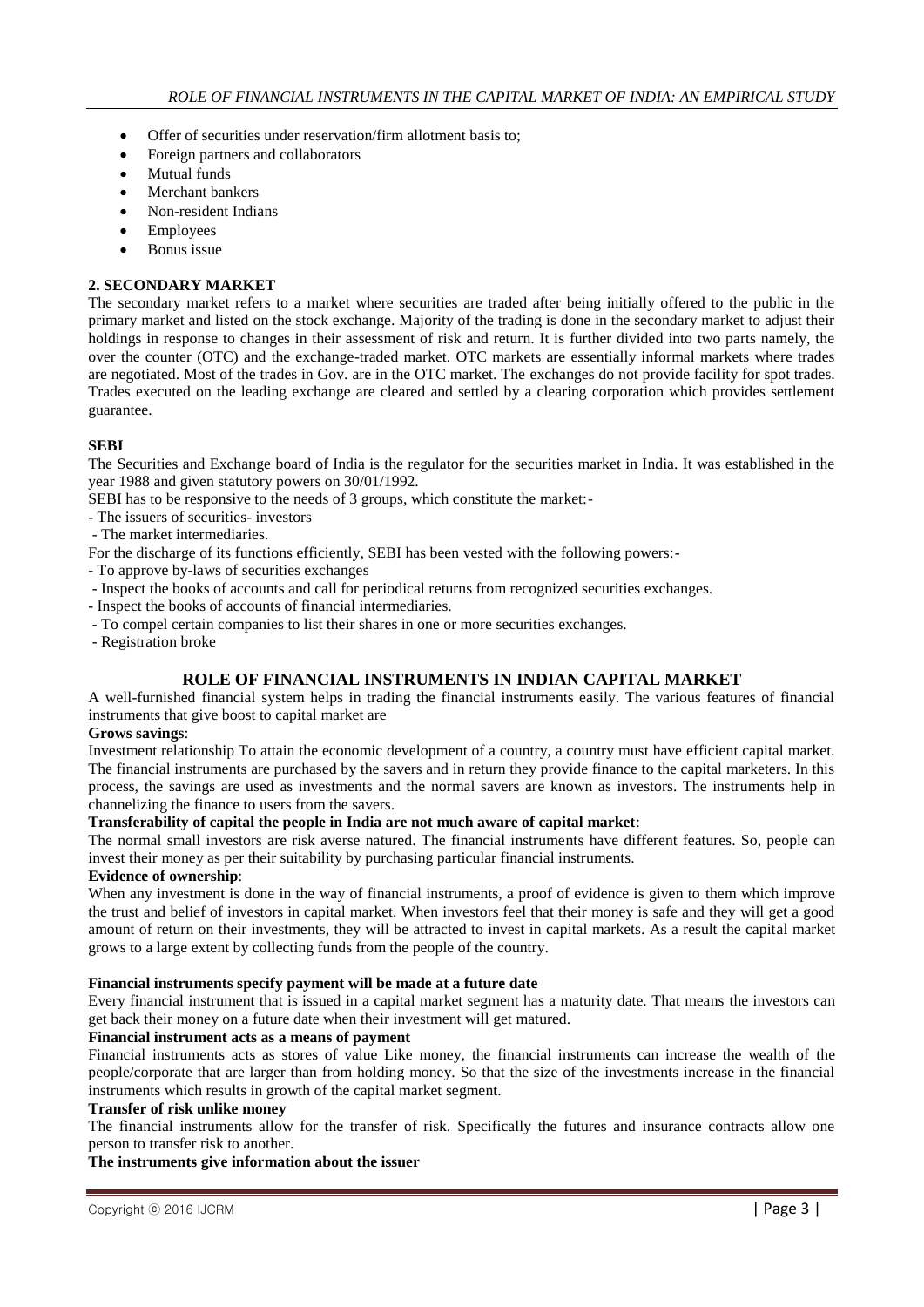The instruments having the evidence of investment provide information about the issuer of them. So that investors can make their choice by analysing the strength of instruments as well as their issuers without getting any confusion before making investments. These are the various features of the financial instruments which increase the flow of finance to the capital market of India. As a result of which our capital market can have large amount of funds which will help in economic development of a country.

# **RISKS ASSOCIATED WITH FINANCIAL INSTRUMENTS**

Like the two sides of a coin, if one side contains the importance of issuing financial instruments, the other side shows the risk element associated with it.

These risks are described as follows:

# **1. Basic risks**

These are the type of risk which is applied to any type of investments. However, depending on the particular financial instrument, one or several of the risks described here below may apply cumulatively, therefore results in increasing in the level of risk incurred by the investor.

## **2. Economic risk**

Changes in the activity of a market economy always influence prices of financial instruments and exchange rates. Prices fluctuate as per the downward or growth trends of the economic activity. Failure to take these factors into account as well as mistaken analysis of the development of the economy when taking an investment decision may lead to losses. One must take in to account the impact of the economic trends on the evolution of investment prices. Therefore, an investor must at all times ensure that his investments are appropriate in view of the economic situation and if necessary make necessary changes in his portfolio.

## **3. Risk of Inflation**

Losses in the value of a currency may cause financial damage to an investor in relation to investments made by the investor. One should thus take into account actual yields, the difference between the nominal interest rate and inflation rate for fixed rate products. When the inflation rate exceeds the yield generated by the financial instruments, this will lead to a loss in the value of the capital actually invested.

## **4. Country risk and transfer risk**

It may happen that a foreign debtor becomes unable to pay his debts upon maturity or even completely defaults due to unavailability of foreign currency concerning financial instruments issued in a foreign currency, the investor risks to receive payments in a currency which turns out not to convertible anymore because of exchange controls.

#### **5. Exchange rate risk**

Since currency exchange fluctuates, there is an exchange rate risk whenever financial instruments are held in a foreign country. Depending on the exchange rates, the same investment may generate profit or incur losses. The activities of a company related to exchange rates have an impact on the price of the financial instruments they issue.

#### **6. Liquidity risk**

The possibility for an investor to sell financial instruments at any time at market prices is described as liquidity. Therefore, insufficient liquidity of the market may prevent an investor from selling off financial instruments at market prices. A lack of liquidity due to market offer and demand arises when the offer or the demand for financial instrument at certain price is extremely low. A lack of liquidity due to the inherent characteristics of financial instruments or to market practice may occur because of a lengthy transaction procedure or anything.

#### **7. Psychological risk**

Irrational factors may affect the overall evolution of prices of financial instruments. - Example: opinions or rumours about a company issuing financial instruments.

#### **8. Credit risk**

Credit financed purchases of financial instruments contain several additional risks. On the other hand, additional collateral may be required sometimes at very short notice in case the credit limit guaranteed in exceeded due to the evolution of the price of the collateral. If the investor turns out to be unable to provide collateral, the bank may sell the financial instruments at an unfavourable moment. Fluctuations of prices of the financial instruments constituting the collateral may influence the capacity to repay loans in a negative way.

#### **9. Risk of insolvency of the issuer**

Emerging Financial Instruments | 32 In case of insolvency of financial instruments on which the investment was done, an investor may loss part or all the monies he had invested.

# **10. Other risks**

Besides the above mentioned basic risks, there are some other types of risks which are associated with the issue of financial instruments. There are as follows:-

## **A. Information risk**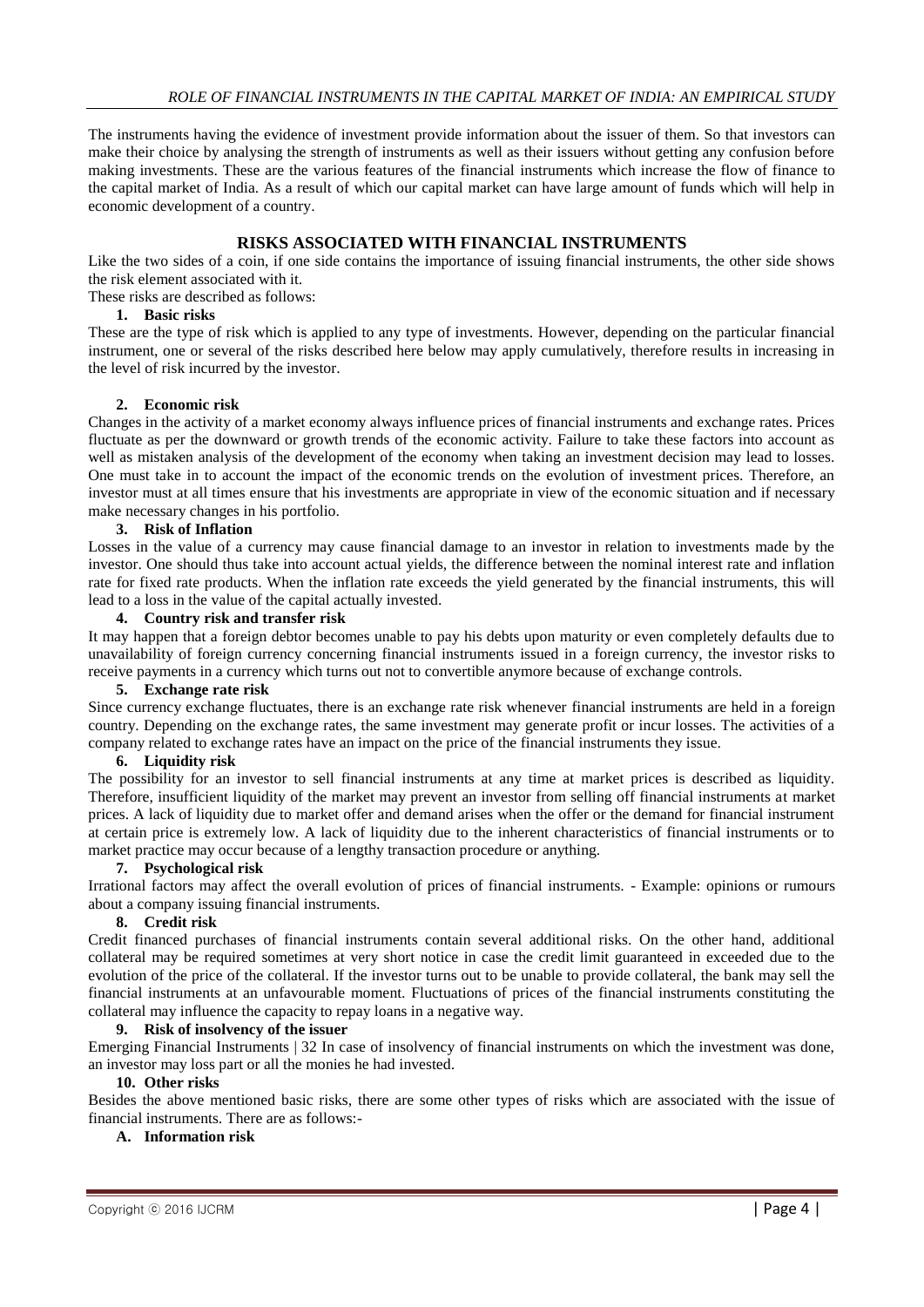It is the risk of poor investment decisions arising out of lack of information or inaccurate information or incomplete information. This may be due to collecting information from unreliable sources or mis-interpretation of original accurate information.

## **B. Transmission risk**

When placing an order, the investor must provide certain details for the execution. The more precise the order placed, the smaller the risk of transmission error is.

## **C. Risk pertaining to transmission costs**

The bank or other parties may be involved in the execution of the order, in these cases the fees and commissions will be paid by the investors. The investment becomes profitable only once all those costs have been covered.

#### **D. Leverage risk**

This risk is mainly associated with derivative instruments. Due to leverage effect, price modifications of the value of the option are generally higher than the changes in the price of the underlying asset. The risk attached to the purchase of an option increases with the importance of the leverage effect of the relevant option.

## **E. Risk associated with forward exchange products**

A forward exchange transaction allows the selling or purchase of a currency at a future date and at a price fixed when the contract is concluded. This risk Emerging Financial Instruments | 33 is the loss of profit for the investor in the event of evolution of market rates is more favourable than the evolution of exchange rates anticipated when concluding the contract.

#### **F. Minimal regulation**

There are some sectors where rules and regulations are still to be made. This risk arises due to lack of regulation in the transactions of financial instruments.

These above mentioned risks/threats are analysed with the objective of giving basic information and to make the investors aware of the existence of the risks inherent to all investments in financial instruments.

## **COMPARATIVE ANALYSIS OF INSTRUMENTS**

For the purpose of comparing the effectiveness of financial instruments and to know their impact to raise finance for the corporate, the focus is given on five types of instruments. These instruments belong to five top corporate of India. These instruments are equity capital, debt capital, mutual funds, insurance sectors and derivatives. The instruments of the following companies have been taken for the purpose of analysis.

## **1. HINDUSTAN UNILEVER LIMITED (HUL)**

It is an Indian consumer goods company based in Mumbai, Maharashtra. It is a subsidiary of Unilever, a Dutch-British company. It is a public limited company. Its products include foods, beverages, clearing agents and personal care products etc. For the year 2016-17, the revenue earned was Rupees.34487 crores. About 18000 employees are working under it.

#### **2. WIPRO**

Western India Palm Refined Oils limited or, more recently western India products limited. It is an Indian Information Technology services corporation with headquarter in Bengaluru, India. It is a public limited company. Founded by AzimPremji on 29/12/1945. It deals with IT services and IT consulting. For the year 2016-17, the revenue earned was US\$ 8.48 million. About 1,66,790 employees are working under it.

#### **3. TATA MOTORS**

It is an Indian multinational automotive manufacturing company and a member of the TATA group, based its head quarter in Mumbai, Maharashtra. Its products include passenger cars, trucks, buses, sports cars, military vehicles etc. For the year 2016-17, the revenue earned was US\$ 42 billion. About 60000 employees are working under it.

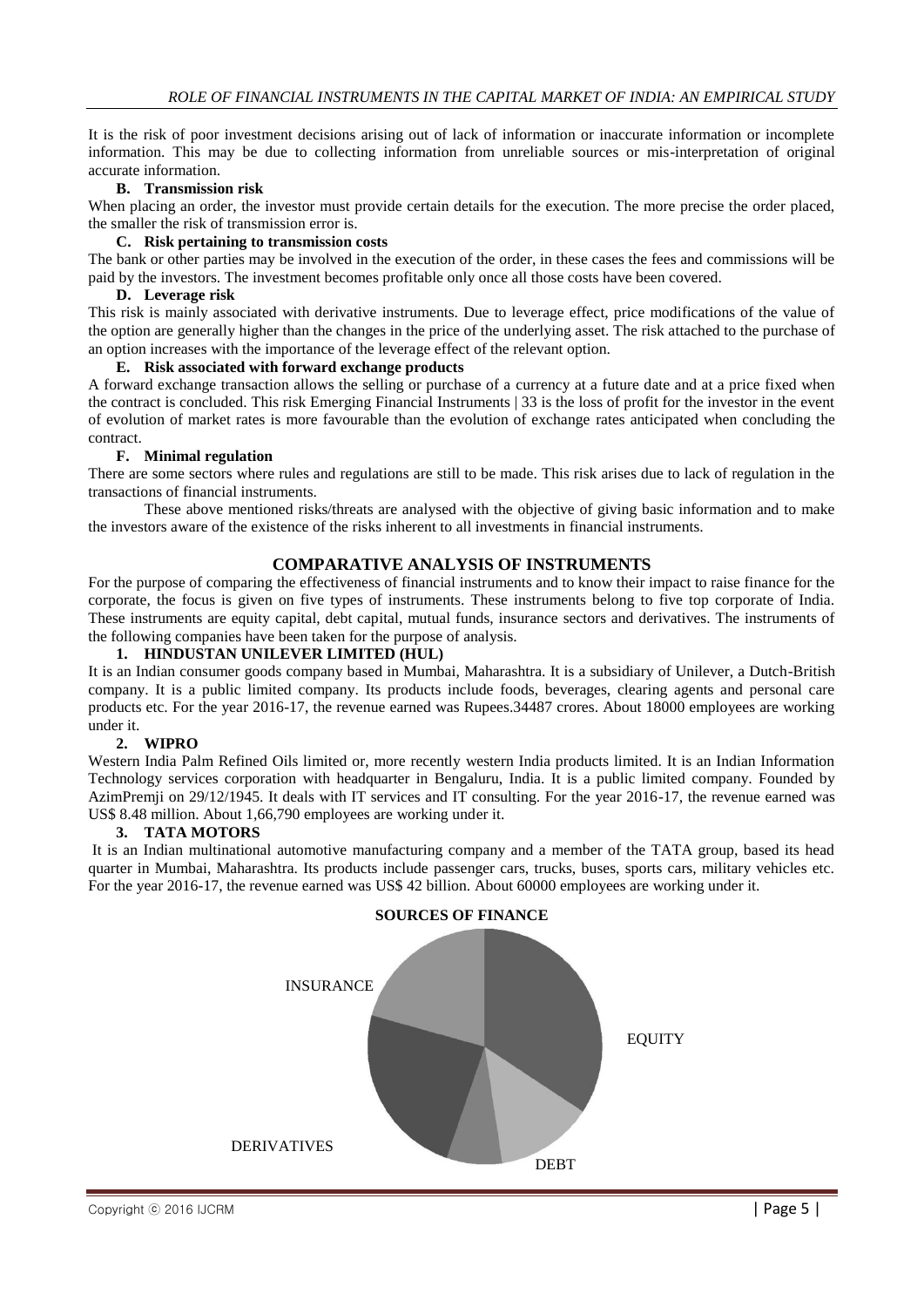## **MUTUAL FUNDS**

The above pie chart depicts the share of each source of finance in the capital of a company. From the diagram it is clear that equity funding takes the largest piece of the pie followed by derivatives and insurance. Debt and mutual funds are yet to become as popular as the rest sources of finance.

#### **MOBILISATION OF FINANCE THROUGH EQUITY CAPITAL OF HUL TABLE -1**

| <b>PERIOD</b> | AMOUNT(in cr) | <b>PERCENTAGE</b> |  |
|---------------|---------------|-------------------|--|
|               |               | <b>CHANGE</b>     |  |
| 2011-12       | 216.15        |                   |  |
| 2012-13       | 216.25        | 0.05%             |  |
| 2013-14       | 216.27        | 0.10%             |  |
| 2014-15       | 216.35        | 0.37%             |  |
| 2015-16       | 216.39        | 0.19%             |  |

# **ANALYSIS**

The table presents the data related to the equity mobilization of Hindustan Unilever Limited. Mobilization of finance increased by 0.05% in the year 2012-13 as compared to the base year 2011-12. It keeps on increasing gradually by 0.10%, 0.37% and 0.19% through the years 2013-14, 2014-15 and 2015-16 respectively. Though the percentage change in finance mobilization is not too high, it remains positive throughout the past several years.

#### **MOBILISATION OF FINANCE THROUGH EQUITY CAPITAL OF WIPRO TABLE-2**

| $1100 - 7$    |               |                   |
|---------------|---------------|-------------------|
| <b>PERIOD</b> |               | <b>PERCENTAGE</b> |
|               | AMOUNT(in cr) | <b>CHANGE</b>     |
| 2011-12       | 4917          |                   |
|               |               |                   |
| 2012-13       | 4926          | 0.18%             |
| 2013-14       | 4932          | 0.12%             |
|               |               |                   |
| 2014-15       | 4937          | 0.10%             |
| 2015-16       | 4939          | 0.04%             |

*Source:- Data collected from company's website*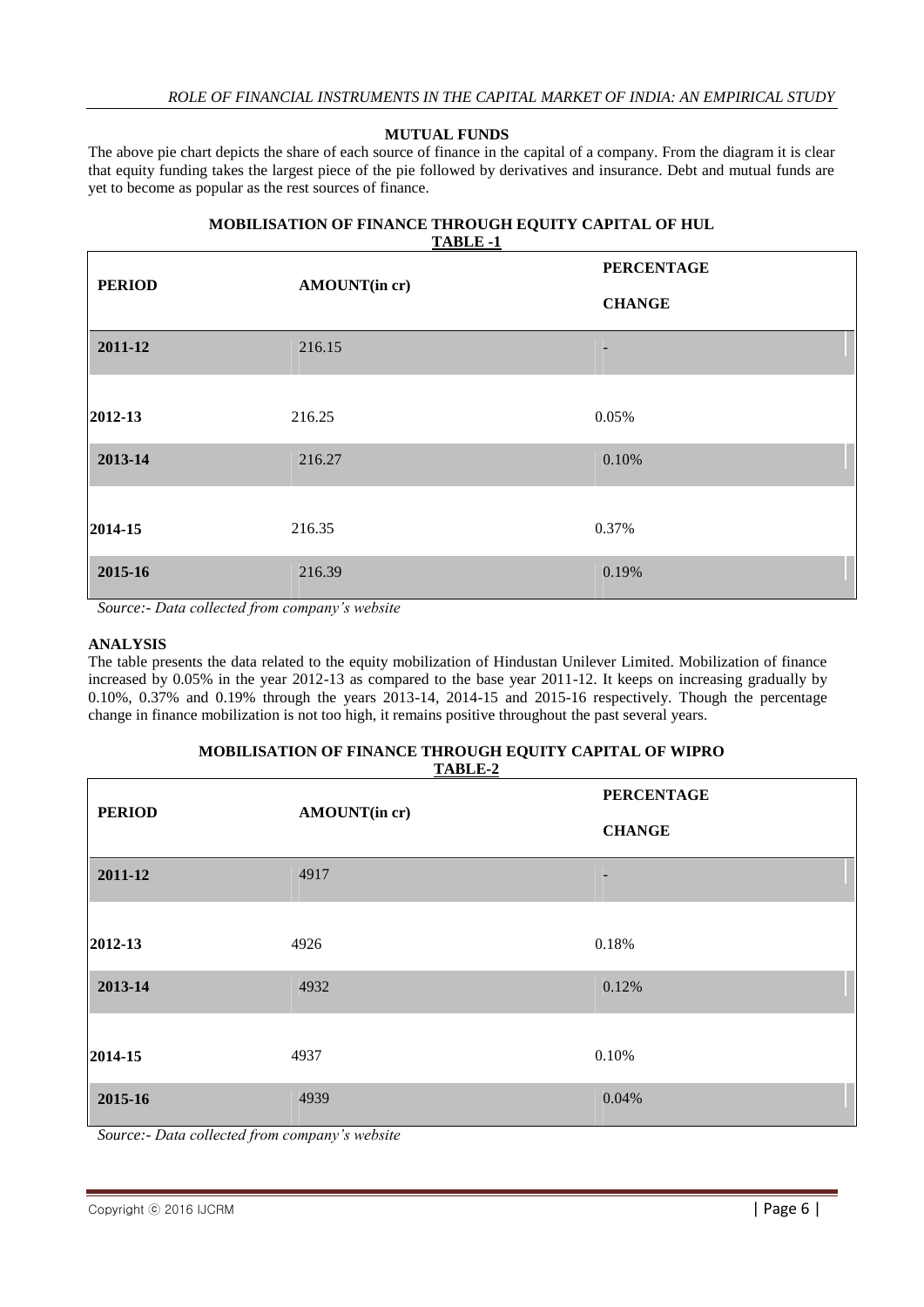The table presents the data related to the mobilization of finance through equity capital of WIPRO. The data shows a trend of positive investment throughout the years. It has increased by 0.18% in the year 2012-13 as compared to the base year of 2011-12. Following which it follows an upward trend increasing by 0.12%, 0.10% and 0.04% through the years 2013-14, 2014-15 and 2015-16 respectively.

| MOBILISATION OF FINANCE THROUGH EQUITY CAPITAL OF TATA MOTORS |
|---------------------------------------------------------------|
| <b>TABLE -3</b>                                               |

| <b>PERIOD</b> | AMOUNT(in cr) | <b>PERCENTAGE</b> |
|---------------|---------------|-------------------|
|               |               | <b>CHANGE</b>     |
| 2011-12       | 634.75        | -                 |
| 2012-13       | 638.07        | 0.52%             |
| 2013-14       | 643.78        | 0.89%             |
| 2014-15       | 643.78        | -                 |
| 2015-16       | 643.91        | 0.18%             |

*Source:- Data collected from company's website*

## **ANALYSIS**

The table presents the data related to the equity mobilization of TATA Motors. The data shows that the amount of finance has increased by 0.52% in the year 2012-13 as compared to the base year of 2011-12. As per the data, the mobilization of finance has increased by 0.89% and 0.18% in the years 2013-14 and 2015-16 respectively with the exception of the year 2014-15. The amount in this year remained constant as compared to the previous year.

|               |               | <b>PERCENTAGE</b> |
|---------------|---------------|-------------------|
| <b>PERIOD</b> | AMOUNT(in cr) | <b>CHANGE</b>     |
| 2011-12       | 329.69        | -                 |
| 2012-13       | 476.25        | 44.45%            |
| 2013-14       | 278.82        | $-41.45%$         |
| 2014-15       | 170.11        | -38.99%           |
| 2015-16       | 218.20        | 28.27%            |

## **MOBILISATION OF FINANCE THROUGH DEBT CAPITAL OF HUL TABLE 4**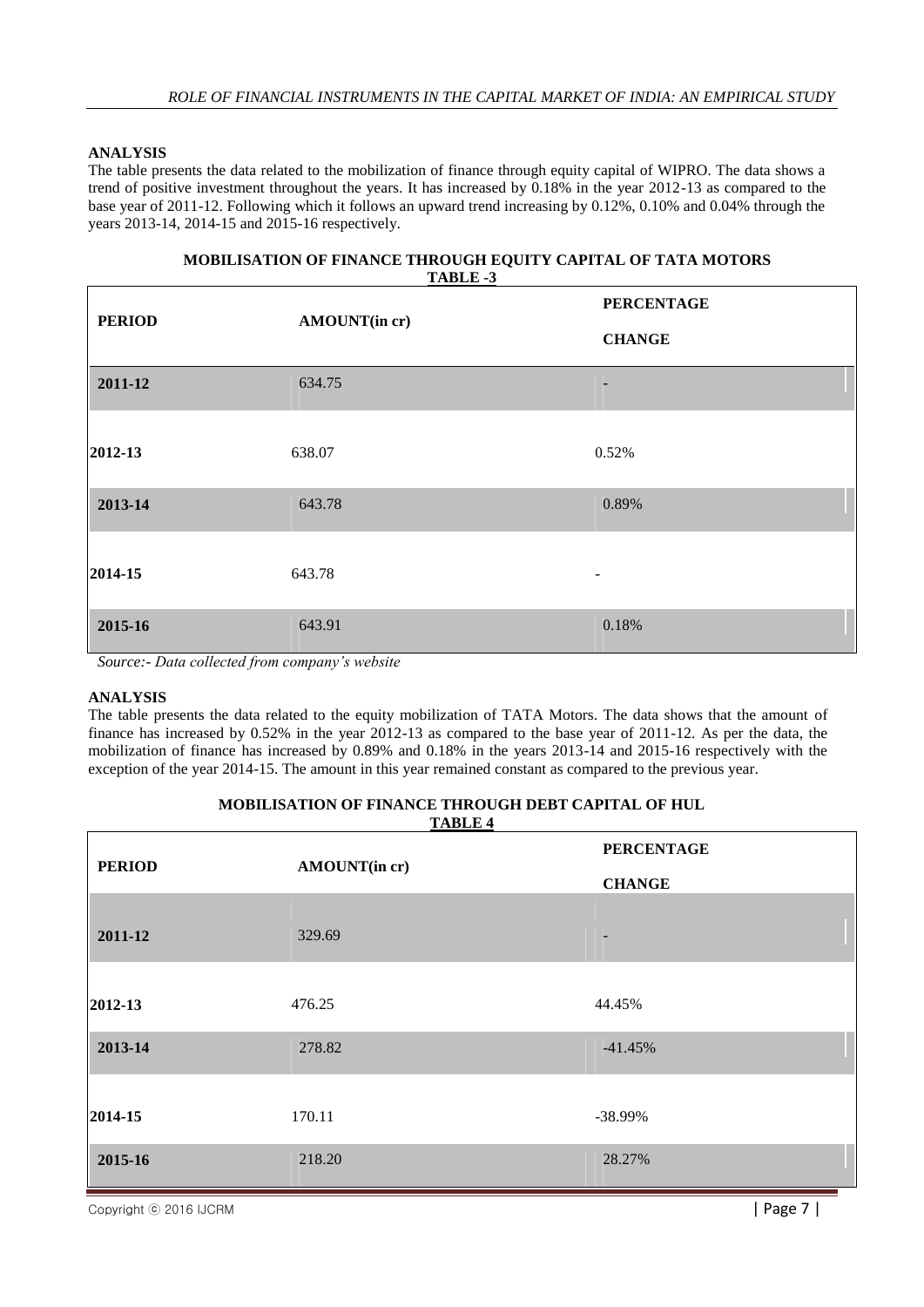*Source:- Data collected from company's website*

# **ANALYSIS**

The table presents the data related to the mobilization of finance through debt capital of Hindustan Unilever Limited. The data shows that the amount of finance has increased by 44.45% in the year 2012-13 as compared to the base year of 2011-12. However, in the years 2013-14 and 2014-15 the amount of mobilization has gone down by 41.45% and 38.99% respectively. Thereafter the company has managed to increase the amount by 28.27% in the year 2015-16.

## **MOBILISATION OF FINANCE THROUGH DEBT CAPITAL OFWIPRO TABLE -5**

| <b>PERIOD</b>               | AMOUNT(in cr)                                                              | <b>PERCENTAGE</b> |
|-----------------------------|----------------------------------------------------------------------------|-------------------|
|                             |                                                                            | <b>CHANGE</b>     |
| 2011-12                     | 5220                                                                       | -                 |
| 2012-13                     | 8970                                                                       | 71.84%            |
| 2013-14                     | 10161                                                                      | 13.28%            |
| 2014-15                     | 10632                                                                      | 4.64%             |
| 2015-16<br>$\sim$<br>$\sim$ | 10703<br>$\sim$ $\sim$ $\sim$ $\sim$ $\sim$<br>$\sim$ $\sim$ $\sim$ $\sim$ | 0.67%             |

*Source:- Data collected from company's website*

## **ANALYSIS**

The table presents the data related to the mobilization of finance through debt capital of WIPRO. The data shows a trend of positive investment throughout the years. It has increased by 71.84% in the year 2012-13 as compared to the base year of 2011-12. Following which it follows an upward trend increasing by 13.28%, 4.64% and 0.67% through the years 2013-14, 2014-15 and 2015-16 respectively.

| <b>PERIOD</b>      |                                                | TADLE -0<br>AMOUNT(in cr) | <b>PERCENTAGE</b><br><b>CHANGE</b> |  |
|--------------------|------------------------------------------------|---------------------------|------------------------------------|--|
| 2011-12            | 8004.50                                        |                           |                                    |  |
| 2012-13<br>2013-14 | 8051.78<br>9746.45                             |                           | 0.60%<br>21.05%                    |  |
| 2014-15            | 12318.96                                       |                           | 26.40%                             |  |
| 2015-16            | 12981.34                                       |                           | 5.38%                              |  |
|                    | Source:- Data collected from company's website |                           |                                    |  |

#### **MOBILISATION OF FINANCE THROUGH DEBT CAPITAL OF TATA MOTORS**  $T$ **ADIE**  $\epsilon$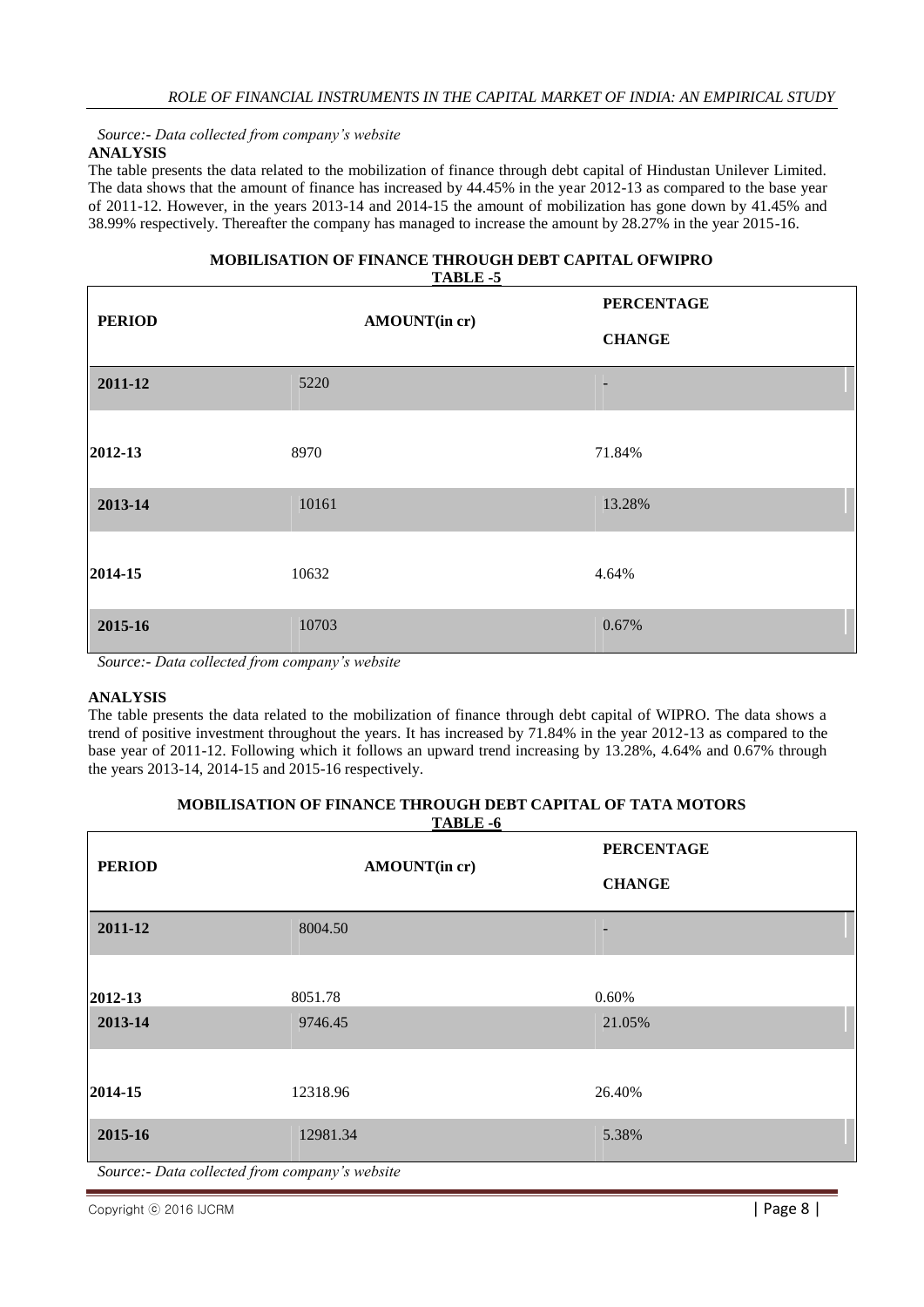The table presents the data related to the mobilization of finance through debt capital of TATA Motors. The data shows that the mobilization of finance through debt capital from 2011-12 to 2015-16. It has increased by 0.60% in the year 2012-13 as compared to the base year 2011-12. It keeps on increasing gradually by 21.05%, 26.40% and 5.38% through the years 2013-14, 2014-15 and 2015-16 respectively.

#### **MOBILISATION OF FINANCE THROUGH MUTUAL FUNDS OFHUL TABLE -7**

| <b>PERIOD</b> | <b>AMOUNT</b> | **************<br><b>PERCENTAGE</b><br><b>CHANGE</b> |
|---------------|---------------|------------------------------------------------------|
| 2011-12       | 41054387      |                                                      |
| 2012-13       | 33656630      | $-18%$                                               |
| 2013-14       | 6171080       | $-81.67%$                                            |
| 2014-15       | 6865356       | 11.25%                                               |
| 2015-16       | 8865950       | 29.14%                                               |

*Source:- Data collected from company's website*

# **ANALYSIS**

The table presents the data related to the mobilization of finance through mutual funds of HUL. The data reveals that in the year 2012-13 and 2013-14 the amount of mobilization has decreased by 18% and 81.67%. After which there has been an increase of 11.25% and 29.14% in the years 2014-15 and 2015-16 respectively.

#### **MOBILISATION OF FINANCE THROUGH MUTUAL FUNDS OF WIPRO TABLE -8**

| <b>PERIOD</b> | <b>AMOUNT</b> | <b>PERCENTAGE</b><br><b>CHANGE</b> |
|---------------|---------------|------------------------------------|
| 2011-12       | 19842102      |                                    |
| 2012-13       | 17345301      | $-12.58%$                          |
| 2013-14       | 12541795      | $-27.69%$                          |
| 2014-15       | 10199867      | $-18.67%$                          |
| 2015-16       | 18295321      | 79.37%                             |

*Source:- Data collected from company's website*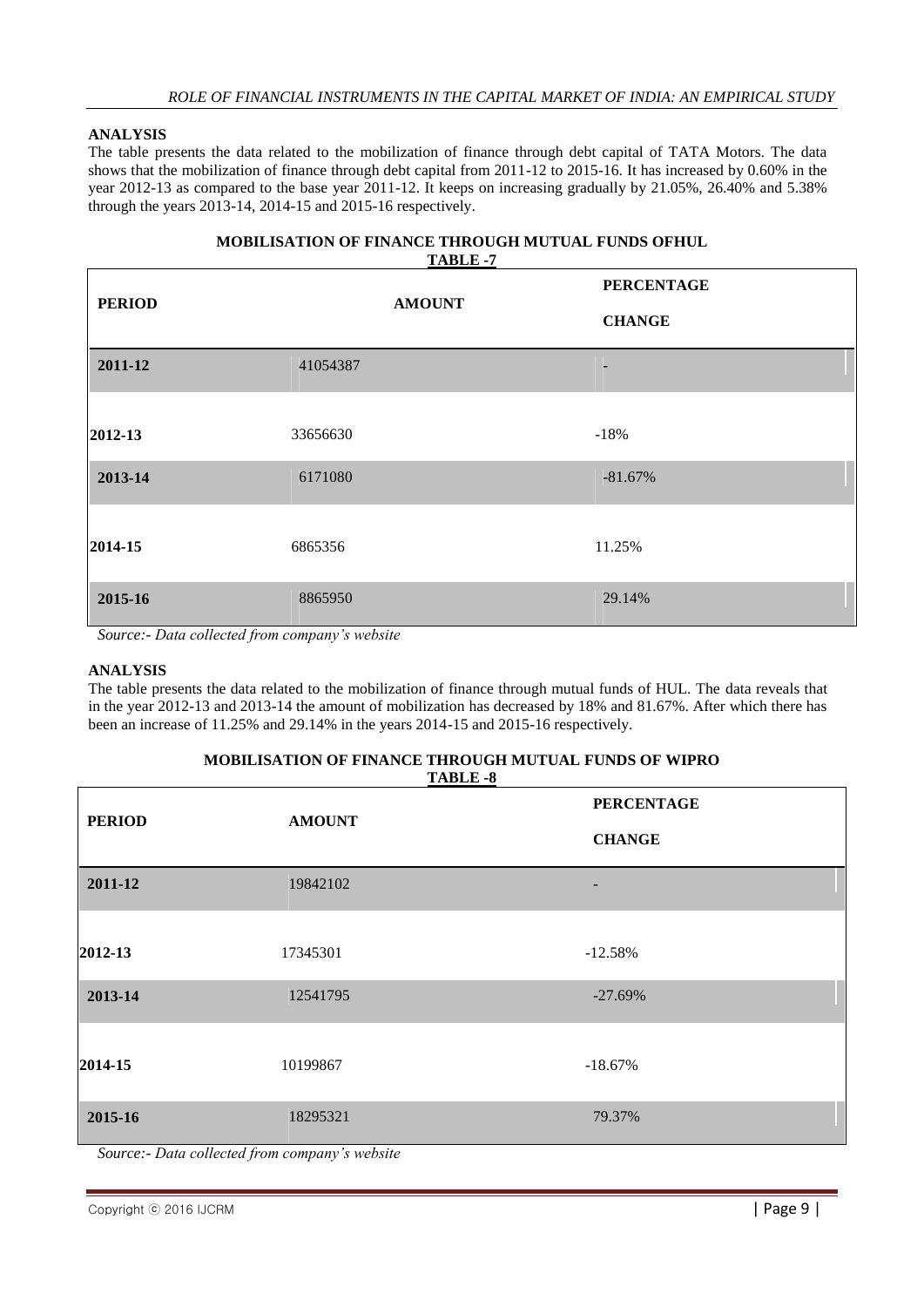The table presents the data related to the mobilization of finance through mutual funds of WIPRO. The data presents a decreasing trend in investments throughout the years 2012-13, 2013-14 and 2014-15 to the tune of 12.58%, 27.69% and 18.67% respectively. However the company has managed to increase the mobilization of finance by 79.37% in the year 2015-16.

## **MOBILISATION OF FINANCE THROUGH MUTUAL FUNDS OF TATA MOTORS TABLE -9**

| <b>PERIOD</b> | <b>AMOUNT</b> | <b>PERCENTAGE</b> |  |
|---------------|---------------|-------------------|--|
|               |               | <b>CHANGE</b>     |  |
| 2011-12       | 44355749      | -                 |  |
|               |               |                   |  |
| 2012-13       | 34499261      | $-0.92%$          |  |
| 2013-14       | 23850222      | $-30.87%$         |  |
| 2014-15       | 23904023      | 0.26%             |  |
| 2015-16       | 35689263      | 49.30%            |  |

*Source:- Data collected from company's website*

## **ANALYSIS**

The table presents the data related to the mobilization of finance through mutual funds of TATA Motors. The data shows that the mobilization of finance through mutual funds from 2011-12 to 2015-16. The amount of mobilization has decreased by 0.92% and 30.87% in the first three years of study. The company has then managed to increase the amount by 0.26% and 49.30% in the years 2014-15 and 2015-16 respectively.

#### **MOBILISATION OF FINANCE THROUGH INSURANCE OF HUL TABLE -10**

|               |               | <b>PERCENTAGE</b>        |
|---------------|---------------|--------------------------|
| <b>PERIOD</b> | <b>AMOUNT</b> | <b>CHANGE</b>            |
| 2011-12       | 172834342     | $\overline{\phantom{a}}$ |
| 2012-13       | 138872208     | $-19.65%$                |
| 2013-14       | 77718436      | $-44.03%$                |
| 2014-15       | 73484859      | $-5.45%$                 |
| 2015-16       | 78150508      | 6.35%                    |

Copyright © 2016 IJCRM **| Page 10 | Page 10 | Page 10 | Page 10 | Page 10 | Page 10 | Page 10 | Page 10 | Page 10 | Page 10 | Page 10 | Page 10 | Page 10 | Page 10 | Page 10 | Page 10 | Page 10 | Page 10 | Page 10 | Page 1**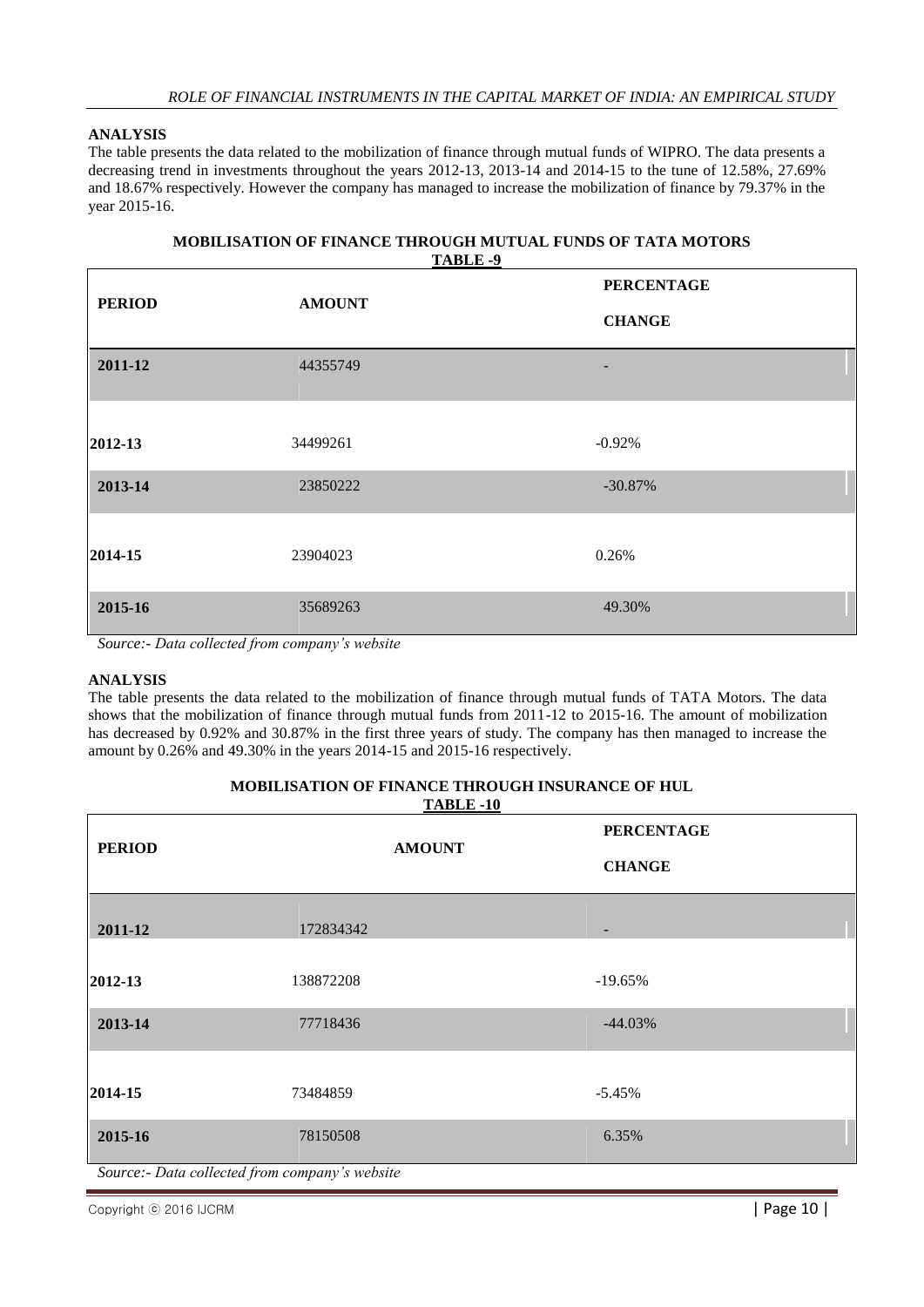The table presents the data related to the mobilization of finance through insurance of HUL. There has been a decrease in the mobilization in the year 2012-13 by 19.65% as compared to the year 2011-12. After that the amount of mobilization has decreased by 44.03% and 5.45% in 2013-14 and 2014-15 respectively. However in the year 2015-16 the company has managed to increase finances by 6.35%.

## **MOBILISATION OF FINANCE THROUGH INSURANCE OF WIPRO TABLE -11**

| <b>PERIOD</b>     | <b>AMOUNT</b>                          | <b>PERCENTAGE</b> |  |
|-------------------|----------------------------------------|-------------------|--|
|                   |                                        | <b>CHANGE</b>     |  |
| 2011-12           | 32947882                               | ٠                 |  |
| 2012-13           | 54544169                               | 65.54%            |  |
| 2013-14           | 61345208                               | 12.47%            |  |
| 2014-15           | 66301186                               | 7.48%             |  |
| 2015-16<br>$\sim$ | 70332915<br>$\sim$<br>$\sim$<br>$\sim$ | 6.08%             |  |

*Source:- Data collected from company's website*

## **ANALYSIS**

The table presents the data related to the mobilization of finance through insurance of WIPRO. The company has been successful in collecting funds throughout the period of study whereby increasing its amount by 65.54%, 12.47%, 7.48% and 6.08% respectively.

## **MOBILISATION OF FINANCE THROUGH INSURANCE OF TATA MOTORS TABLE -12**

| <b>PERIOD</b><br><b>AMOUNT</b> | <b>PERCENTAGE</b>                                                                                                     |
|--------------------------------|-----------------------------------------------------------------------------------------------------------------------|
|                                | <b>CHANGE</b>                                                                                                         |
|                                |                                                                                                                       |
| 31505382                       | $\overline{\phantom{0}}$                                                                                              |
|                                |                                                                                                                       |
| 25576154                       | $-18.82%$                                                                                                             |
|                                |                                                                                                                       |
| 32235481                       | 26.08%                                                                                                                |
|                                |                                                                                                                       |
| 35150907                       | 9.04%                                                                                                                 |
|                                |                                                                                                                       |
| 39281328                       | 11.75%                                                                                                                |
|                                | $\mathbf{C}$ $\mathbf{D}_{\text{min}} = \mathbf{H}_{\text{min}} + \mathbf{J}$ from some sum $\mathbf{L}_{\text{min}}$ |

*Source:- Data collected from company's website*

## **ANALYSIS**

An analysis of the table reveals that there has been a decrease in the mobilization of finance by 18.82% in 2012-13 over 2011-12. But thereafter the enterprise has somehow managed to increase the amount of funds by 26.08%, 9.04% and 11.75% in the years 2013-14, 2014-15 and 2015-16 respectively.